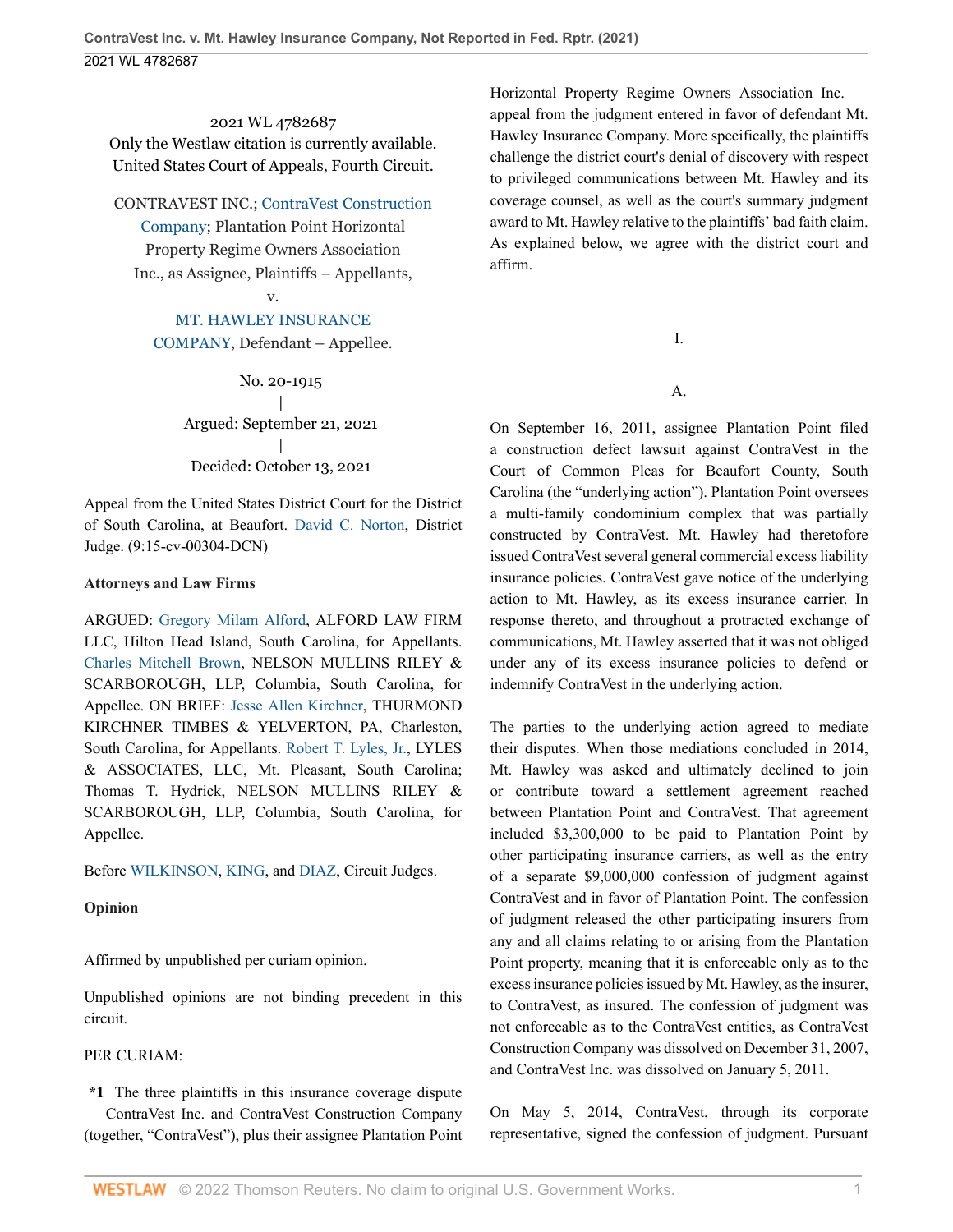to the confession of judgment, ContraVest assigned any and all of its rights against Mt. Hawley to Plantation Point.

B.

In December 2014, ContraVest and Plantation Point initiated this action against Mt. Hawley in state court. The Complaint alleges four causes of action, including the plaintiffs' bad faith claim, which is predicated on Mt. Hawley's refusal to defend or indemnify ContraVest in the underlying action. As assignee, Plantation Point seeks recovery of the \$9,000,000 awarded to it under the confession of judgment. Meanwhile, ContraVest alleges it sustained consequential damages because of the existence of the confession of judgment. Pursuant to [28 U.S.C. § 1441,](http://www.westlaw.com/Link/Document/FullText?findType=L&pubNum=1000546&cite=28USCAS1441&originatingDoc=Id1a47f902d1311ec9510c3a598b996ba&refType=LQ&originationContext=document&vr=3.0&rs=cblt1.0&transitionType=DocumentItem&contextData=(sc.UserEnteredCitation)) Mt. Hawley removed the proceedings to the District of South Carolina.

**\*2** During discovery in federal court, the plaintiffs filed motions to compel production of privileged communications between Mt. Hawley and its coverage counsel. On that issue, the magistrate judge recommended that Mt. Hawley be deemed to have waived the attorney-client privilege based on the so-called "at issue" exception applied in *[City of](http://www.westlaw.com/Link/Document/FullText?findType=Y&serNum=2042096328&pubNum=0004031&originatingDoc=Id1a47f902d1311ec9510c3a598b996ba&refType=RP&originationContext=document&vr=3.0&rs=cblt1.0&transitionType=DocumentItem&contextData=(sc.UserEnteredCitation)) [Myrtle Beach v. United National Insurance Co.](http://www.westlaw.com/Link/Document/FullText?findType=Y&serNum=2042096328&pubNum=0004031&originatingDoc=Id1a47f902d1311ec9510c3a598b996ba&refType=RP&originationContext=document&vr=3.0&rs=cblt1.0&transitionType=DocumentItem&contextData=(sc.UserEnteredCitation))*, No. 4:08 [cv-01183 \(D.S.C. Aug. 27, 2010\),](http://www.westlaw.com/Link/Document/FullText?findType=Y&serNum=2042096328&pubNum=0004031&originatingDoc=Id1a47f902d1311ec9510c3a598b996ba&refType=RP&originationContext=document&vr=3.0&rs=cblt1.0&transitionType=DocumentItem&contextData=(sc.UserEnteredCitation)) ECF No. 91 (explaining where plaintiff has presented prima facie case of bad faith and insurer has denied bad faith in its answer, insurer's attorneyclient privilege is waived).

The district court agreed with the magistrate judge's recommendation, granted the plaintiffs' motions to compel, and instructed Mt. Hawley to submit the privileged [com](https://1.next.westlaw.com/Link/RelatedInformation/Flag?documentGuid=I59e1c2e0167211e7bc7a881983352365&transitionType=InlineKeyCiteFlags&originationContext=docHeaderFlag&Rank=0&ppcid=a69cbdeea774471ea2d3aafc2e040b83&contextData=(sc.UserEnteredCitation) )munications at issue for *in camera* review. *See*

*[ContraVest Inc. v. Mt. Hawley Ins. Co.](http://www.westlaw.com/Link/Document/FullText?findType=Y&serNum=2041345104&pubNum=0004031&originatingDoc=Id1a47f902d1311ec9510c3a598b996ba&refType=RP&originationContext=document&vr=3.0&rs=cblt1.0&transitionType=DocumentItem&contextData=(sc.UserEnteredCitation))*, No. 9:15 [cv-00304 \(D.S.C. Mar. 31, 2017\)](http://www.westlaw.com/Link/Document/FullText?findType=Y&serNum=2041345104&pubNum=0004031&originatingDoc=Id1a47f902d1311ec9510c3a598b996ba&refType=RP&originationContext=document&vr=3.0&rs=cblt1.0&transitionType=DocumentItem&contextData=(sc.UserEnteredCitation)), ECF No. 143. Mt. Hawley subsequently filed a motion for reconsideration, which the court denied on March 30, 2018.

Soon thereafter, on April 11, 2018, rather than submit the privileged communications for *in camera* review, Mt. Hawley filed a petition for a writ of mandamus in this Court. As a result, we certified the following question to the Supreme Court of South Carolina: "Does South Carolina law support application of the 'at issue' exception to the attorney-client privilege such that a party may waive the privilege by denying liability in its answer?" *See In re [Mt. Hawley Ins. Co.](http://www.westlaw.com/Link/Document/FullText?findType=Y&serNum=2044845228&pubNum=0006538&originatingDoc=Id1a47f902d1311ec9510c3a598b996ba&refType=RP&fi=co_pp_sp_6538_393&originationContext=document&vr=3.0&rs=cblt1.0&transitionType=DocumentItem&contextData=(sc.UserEnteredCitation)#co_pp_sp_6538_393)*, 736 [F. App'x 392, 393 \(4th Cir. 2018\)](http://www.westlaw.com/Link/Document/FullText?findType=Y&serNum=2044845228&pubNum=0006538&originatingDoc=Id1a47f902d1311ec9510c3a598b996ba&refType=RP&fi=co_pp_sp_6538_393&originationContext=document&vr=3.0&rs=cblt1.0&transitionType=DocumentItem&contextData=(sc.UserEnteredCitation)#co_pp_sp_6538_393). We observed that, if South Carolina law did not support the "at issue" exception applied in *City of Myrtle Beach*, the district court's ruling on the motions to compel would be erroneous. *Id.* [at 395.](http://www.westlaw.com/Link/Document/FullText?findType=Y&serNum=2044845228&pubNum=0006538&originatingDoc=Id1a47f902d1311ec9510c3a598b996ba&refType=RP&fi=co_pp_sp_6538_395&originationContext=document&vr=3.0&rs=cblt1.0&transitionType=DocumentItem&contextData=(sc.UserEnteredCitation)#co_pp_sp_6538_395)

In response, the South Carolina supreme court announced in June 2019 that, in a tort action against an insurer for bad faith refusal to defend or indemnify its insured, "a denial of bad faith and/or the assertion of good faith in the answer does not, standing alone, place a privileged communication 'at issue' in a [cas](https://1.next.westlaw.com/Link/RelatedInformation/Flag?documentGuid=Ie228afb08d5311e9b508f0c9c0d45880&transitionType=InlineKeyCiteFlags&originationContext=docHeaderFlag&Rank=0&ppcid=a69cbdeea774471ea2d3aafc2e040b83&contextData=(sc.UserEnteredCitation) )e such that the attorney-client privilege is waived." *See In re Mt. Hawley Ins. Co.*[, 829 S.E.2d 707, 718 \(S.C.](http://www.westlaw.com/Link/Document/FullText?findType=Y&serNum=2048467782&pubNum=0000711&originatingDoc=Id1a47f902d1311ec9510c3a598b996ba&refType=RP&fi=co_pp_sp_711_718&originationContext=document&vr=3.0&rs=cblt1.0&transitionType=DocumentItem&contextData=(sc.UserEnteredCitation)#co_pp_sp_711_718)

[2019\)](http://www.westlaw.com/Link/Document/FullText?findType=Y&serNum=2048467782&pubNum=0000711&originatingDoc=Id1a47f902d1311ec9510c3a598b996ba&refType=RP&fi=co_pp_sp_711_718&originationContext=document&vr=3.0&rs=cblt1.0&transitionType=DocumentItem&contextData=(sc.UserEnteredCitation)#co_pp_sp_711_718). In July 2019, we thus granted a mandamus writ to Mt. Hawley and remanded for further proceedings consistent with the state supreme court's ruling. *See In re [Mt. Hawley Ins. Co.](http://www.westlaw.com/Link/Document/FullText?findType=Y&serNum=2048756683&pubNum=0006538&originatingDoc=Id1a47f902d1311ec9510c3a598b996ba&refType=RP&fi=co_pp_sp_6538_772&originationContext=document&vr=3.0&rs=cblt1.0&transitionType=DocumentItem&contextData=(sc.UserEnteredCitation)#co_pp_sp_6538_772)*, [773 F. App'x 771, 772 \(4th Cir. 2019\)](http://www.westlaw.com/Link/Document/FullText?findType=Y&serNum=2048756683&pubNum=0006538&originatingDoc=Id1a47f902d1311ec9510c3a598b996ba&refType=RP&fi=co_pp_sp_6538_772&originationContext=document&vr=3.0&rs=cblt1.0&transitionType=DocumentItem&contextData=(sc.UserEnteredCitation)#co_pp_sp_6538_772).

On remand, the district court issued two orders relevant to this appeal. First, in January 2020, the court declined to compel the disclosure of any privileged communications between Mt. Hawley and its coverage counsel. *See [ContraVest Inc. v. Mt.](http://www.westlaw.com/Link/Document/FullText?findType=Y&serNum=2050781622&pubNum=0004031&originatingDoc=Id1a47f902d1311ec9510c3a598b996ba&refType=RP&originationContext=document&vr=3.0&rs=cblt1.0&transitionType=DocumentItem&contextData=(sc.UserEnteredCitation)) Hawley Ins. Co.*[, No. 9:15-cv-00304 \(D.S.C. Jan. 21, 2020\)](http://www.westlaw.com/Link/Document/FullText?findType=Y&serNum=2050781622&pubNum=0004031&originatingDoc=Id1a47f902d1311ec9510c3a598b996ba&refType=RP&originationContext=document&vr=3.0&rs=cblt1.0&transitionType=DocumentItem&contextData=(sc.UserEnteredCitation)), ECF No. 209. The court explained that, in light of the South Carolina supreme court's ruling, the attorney-client privilege was not waived because Mt. Hawley's alleged waiver was premised exclusively on the denial of bad faith in its answer.

Second, in July 2020, the district court awarded summary judgment to Mt. Hawley on the plaintiffs' bad faith claim. *See ContraVest Inc. v. Mt. Hawley Ins. Co.*, No. 9:15-cv-00304 (D.S.C. July 27, 2020), ECF No. 228. In so ruling, the court determined that ContraVest had failed to demonstrate that, as required by South Carolina law, it suffered consequential damages due to Mt. Hawley's failure to defend or indemnify. The court pointed to the absence of evidence that ContraVest could ever be liable on the confession of judgment. The court explained that it had accorded the plaintiffs the opportunity to show "how ContraVest, a dissolved corporation, could be damaged by an outstanding judgment," and the plaintiffs had thereafter failed to make such a showing. *Id.* at 11. The plaintiffs timely noted this appeal, and we possess jurisdiction pursuant to [28 U.S.C. § 1291.](http://www.westlaw.com/Link/Document/FullText?findType=L&pubNum=1000546&cite=28USCAS1291&originatingDoc=Id1a47f902d1311ec9510c3a598b996ba&refType=LQ&originationContext=document&vr=3.0&rs=cblt1.0&transitionType=DocumentItem&contextData=(sc.UserEnteredCitation))<sup>[\\*](#page-3-0)</sup>

<span id="page-1-0"></span>II.

**\*3** On appeal, the plaintiffs challenge the district court's denial of their motions to compel the production of privileged communications between Mt. Hawley and its coverage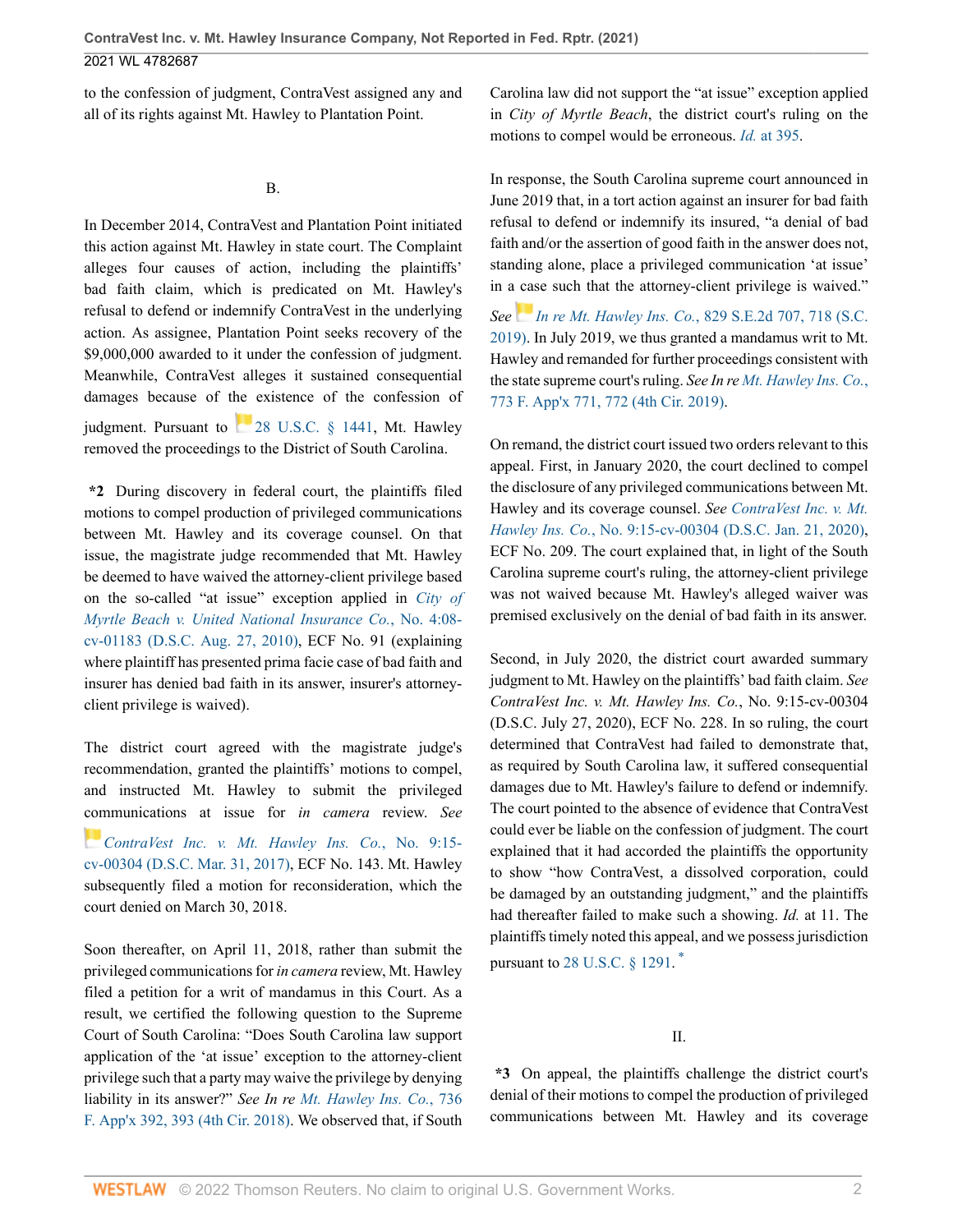**ContraVest Inc. v. Mt. Hawley Insurance Company, Not Reported in Fed. Rptr. (2021)** 2021 WL 4782687

counsel, as well as the court's summary judgment award to Mt. Hawley relative to their bad faith claim. We review those contentions in turn.

#### A.

We first address the district court's denial of the plaintiffs' motions to compel disclosure of privileged communications between Mt. Hawley and its coverage counsel. We evaluate the propriety of such a discovery ruling for abuse of discretion. *See [Lord & Taylor, LLC v. White Flint, L.P.](http://www.westlaw.com/Link/Document/FullText?findType=Y&serNum=2041131917&pubNum=0000506&originatingDoc=Id1a47f902d1311ec9510c3a598b996ba&refType=RP&fi=co_pp_sp_506_572&originationContext=document&vr=3.0&rs=cblt1.0&transitionType=DocumentItem&contextData=(sc.UserEnteredCitation)#co_pp_sp_506_572)*, [849 F.3d 567, 572 \(4th Cir. 2017\).](http://www.westlaw.com/Link/Document/FullText?findType=Y&serNum=2041131917&pubNum=0000506&originatingDoc=Id1a47f902d1311ec9510c3a598b996ba&refType=RP&fi=co_pp_sp_506_572&originationContext=document&vr=3.0&rs=cblt1.0&transitionType=DocumentItem&contextData=(sc.UserEnteredCitation)#co_pp_sp_506_572) We accord a district court "wide latitude in controlling discovery" and will not disturb discover[y or](https://1.next.westlaw.com/Link/RelatedInformation/Flag?documentGuid=I9881e2cc89e711d9903eeb4634b8d78e&transitionType=InlineKeyCiteFlags&originationContext=docHeaderFlag&Rank=0&ppcid=a69cbdeea774471ea2d3aafc2e040b83&contextData=(sc.UserEnteredCitation) )ders "absent a showing of clear abuse of discretion." *See [Rowland v. Am. Gen. Fin., Inc.,](http://www.westlaw.com/Link/Document/FullText?findType=Y&serNum=2003554483&pubNum=0000506&originatingDoc=Id1a47f902d1311ec9510c3a598b996ba&refType=RP&fi=co_pp_sp_506_195&originationContext=document&vr=3.0&rs=cblt1.0&transitionType=DocumentItem&contextData=(sc.UserEnteredCitation)#co_pp_sp_506_195)* 340 F.3d [187, 195 \(4th Cir. 2003\)](http://www.westlaw.com/Link/Document/FullText?findType=Y&serNum=2003554483&pubNum=0000506&originatingDoc=Id1a47f902d1311ec9510c3a598b996ba&refType=RP&fi=co_pp_sp_506_195&originationContext=document&vr=3.0&rs=cblt1.0&transitionType=DocumentItem&contextData=(sc.UserEnteredCitation)#co_pp_sp_506_195) (internal quotation marks omitted).

Here, because the district court did not abuse its discretion, we are obliged to affirm its denial of the plaintiffs' motions to compel disclosure of the privileged communications between Mt. Hawley and its coverage counsel. The court correctly determined that Mt. Hawley's alleged waiver of the attorneyclient privilege was insufficient as a matter of South Carolina law, in that the alleged waiver was premised only on Mt. Hawley's denial of bad faith in its answer. Consequently, the court did not abuse its discretion in denying the discovery being sought.

#### B.

Second, we address the district court's award of summary judgment to Mt. Hawley on the plaintiffs' bad faith claim. We review an award of summary judgment de novo, "drawing reasonable inferenc[es in](https://1.next.westlaw.com/Link/RelatedInformation/Flag?documentGuid=I495f77502b4c11e5a807ad48145ed9f1&transitionType=InlineKeyCiteFlags&originationContext=docHeaderFlag&Rank=0&ppcid=a69cbdeea774471ea2d3aafc2e040b83&contextData=(sc.UserEnteredCitation) ) the light most favorable to the non-

moving party." *See [Butler v. Drive Auto. Indus. of Am.,](http://www.westlaw.com/Link/Document/FullText?findType=Y&serNum=2036701250&pubNum=0000506&originatingDoc=Id1a47f902d1311ec9510c3a598b996ba&refType=RP&fi=co_pp_sp_506_407&originationContext=document&vr=3.0&rs=cblt1.0&transitionType=DocumentItem&contextData=(sc.UserEnteredCitation)#co_pp_sp_506_407) Inc.*[, 793 F.3d 404, 407 \(4th Cir. 2015\)](http://www.westlaw.com/Link/Document/FullText?findType=Y&serNum=2036701250&pubNum=0000506&originatingDoc=Id1a47f902d1311ec9510c3a598b996ba&refType=RP&fi=co_pp_sp_506_407&originationContext=document&vr=3.0&rs=cblt1.0&transitionType=DocumentItem&contextData=(sc.UserEnteredCitation)#co_pp_sp_506_407) (internal quotation marks omitted). Summary judgment is proper "if the movant shows that there is no genuine dispute as to any material fact and the movant is entitled to judgment as a matter of law." *See* [Fed. R. Civ. P. 56\(a\)](http://www.westlaw.com/Link/Document/FullText?findType=L&pubNum=1000600&cite=USFRCPR56&originatingDoc=Id1a47f902d1311ec9510c3a598b996ba&refType=LQ&originationContext=document&vr=3.0&rs=cblt1.0&transitionType=DocumentItem&contextData=(sc.UserEnteredCitation)).

Under South Carolina law, a plaintiff pursuing a tort claim against an insurer for its bad faith refusal to defend or indemnify must satisfy four elements:

(1) the existence of a mutually binding contract of insurance between the plaintiff and the defendant; (2) refusal by the insurer to pay benefits due under the contract; (3) resulting from the insurer's bad faith or unreasonable action in breach of an implied covenant of good faith and fair dealing arising on the contract; (4) causing damage to the insured.

*See [Crossley v. State Farm Mut. Auto. Ins. Co.](http://www.westlaw.com/Link/Document/FullText?findType=Y&serNum=1992052636&pubNum=0000711&originatingDoc=Id1a47f902d1311ec9510c3a598b996ba&refType=RP&fi=co_pp_sp_711_396&originationContext=document&vr=3.0&rs=cblt1.0&transitionType=DocumentItem&contextData=(sc.UserEnteredCitation)#co_pp_sp_711_396)*, 415 S.E.2d [393, 396-97 \(S.C. 1992\)](http://www.westlaw.com/Link/Document/FullText?findType=Y&serNum=1992052636&pubNum=0000711&originatingDoc=Id1a47f902d1311ec9510c3a598b996ba&refType=RP&fi=co_pp_sp_711_396&originationContext=document&vr=3.0&rs=cblt1.0&transitionType=DocumentItem&contextData=(sc.UserEnteredCitation)#co_pp_sp_711_396) (internal quotation marks omitted). In order to satisfy the fourth element, the plaintiff must demonstrate that it suffered consequenti[al da](https://1.next.westlaw.com/Link/RelatedInformation/Flag?documentGuid=Ib3e48cfd038311da8ac8f235252e36df&transitionType=InlineKeyCiteFlags&originationContext=docHeaderFlag&Rank=0&ppcid=a69cbdeea774471ea2d3aafc2e040b83&contextData=(sc.UserEnteredCitation) )mages due to the insurer's alleged bad faith actions. *See [Tadlock Painting](http://www.westlaw.com/Link/Document/FullText?findType=Y&serNum=1996159963&pubNum=0000711&originatingDoc=Id1a47f902d1311ec9510c3a598b996ba&refType=RP&fi=co_pp_sp_711_55&originationContext=document&vr=3.0&rs=cblt1.0&transitionType=DocumentItem&contextData=(sc.UserEnteredCitation)#co_pp_sp_711_55)*

*Co. v. Md. Cas. Co.*[, 473 S.E.2d 52, 55 \(S.C. 1996\).](http://www.westlaw.com/Link/Document/FullText?findType=Y&serNum=1996159963&pubNum=0000711&originatingDoc=Id1a47f902d1311ec9510c3a598b996ba&refType=RP&fi=co_pp_sp_711_55&originationContext=document&vr=3.0&rs=cblt1.0&transitionType=DocumentItem&contextData=(sc.UserEnteredCitation)#co_pp_sp_711_55) In these proceedings, the key issue is whether ContraVest

suffered consequential damages that would authorize a bad faith claim against Mt. Hawley. The plaintiffs' theory of consequential damages is based solely on the confession of judgment. As such, we are satisfied to affirm the award of summary judgment to Mt. Hawley on the bad faith claim. We emphasize that the consequential damages alleged by ContraVest relative to the confession of judgment constitute *damnum abs[que](https://1.next.westlaw.com/Link/RelatedInformation/Flag?documentGuid=Ic0d7bd759cb811d991d0cc6b54f12d4d&transitionType=InlineKeyCiteFlags&originationContext=docHeaderFlag&Rank=0&ppcid=a69cbdeea774471ea2d3aafc2e040b83&contextData=(sc.UserEnteredCitation) ) injuria*, that is, "loss or damage without

injury." *See [Alabama Power Co. v. Ickes](http://www.westlaw.com/Link/Document/FullText?findType=Y&serNum=1938121866&pubNum=0000780&originatingDoc=Id1a47f902d1311ec9510c3a598b996ba&refType=RP&fi=co_pp_sp_780_479&originationContext=document&vr=3.0&rs=cblt1.0&transitionType=DocumentItem&contextData=(sc.UserEnteredCitation)#co_pp_sp_780_479)*, 302 U.S. [464, 479 \(1938\)](http://www.westlaw.com/Link/Document/FullText?findType=Y&serNum=1938121866&pubNum=0000780&originatingDoc=Id1a47f902d1311ec9510c3a598b996ba&refType=RP&fi=co_pp_sp_780_479&originationContext=document&vr=3.0&rs=cblt1.0&transitionType=DocumentItem&contextData=(sc.UserEnteredCitation)#co_pp_sp_780_479). ContraVest and Plantation Point fail to articulate how the confession of judgment — which, as the district court observed, ContraVest will never be liable for could factually or legally constitute consequential damages sustained by ContraVest.

# III.

**\*4** Pursuant to the foregoing, we are satisfied to affirm the judgment entered by the district court.

*AFFIRMED.*